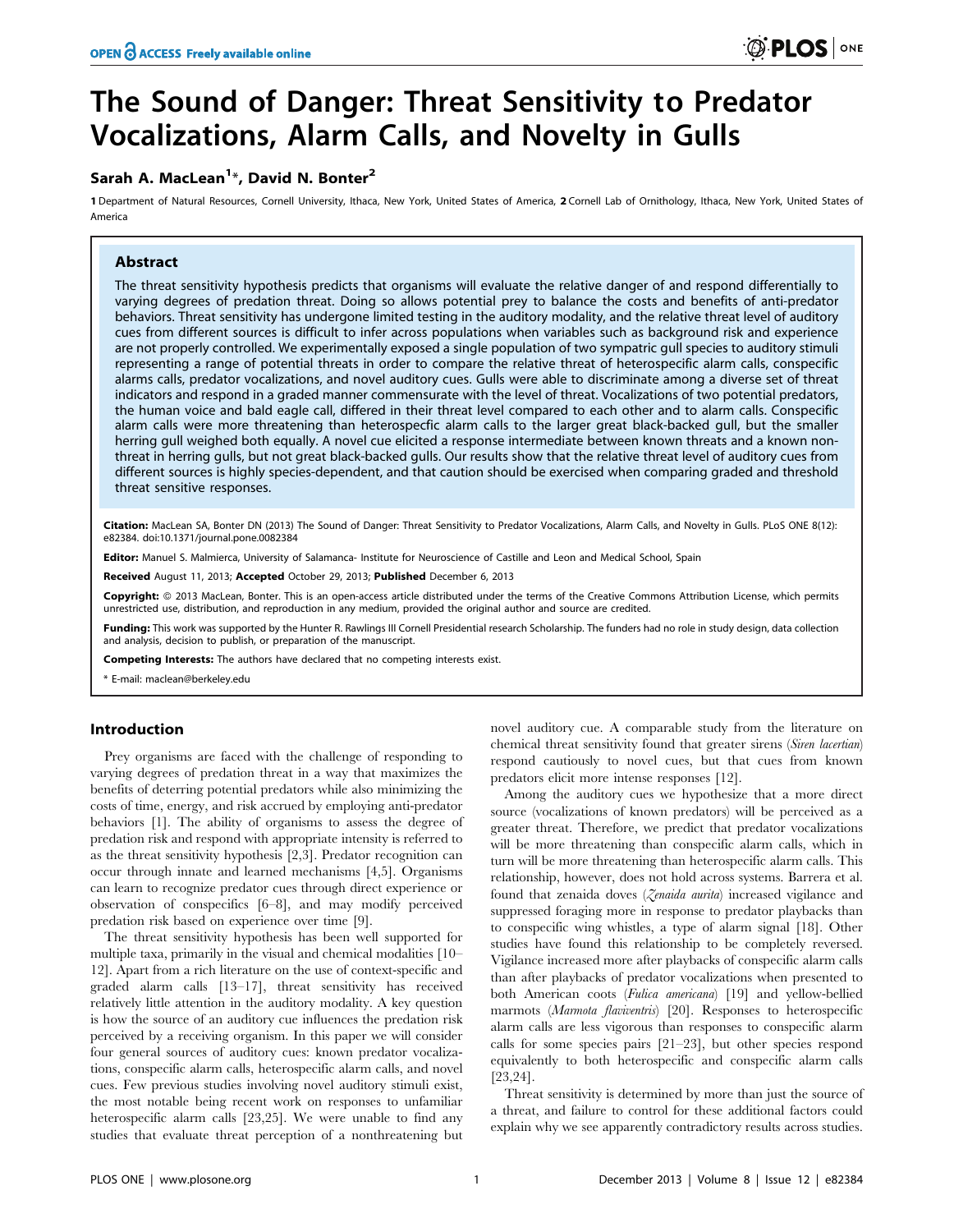The level of background risk impacts the intensity of response to both known and novel threat stimuli [5,26]. Group size has also been shown to affect the way organisms respond to threats [27]. For alarm calls, responses are mediated by signal reliability, and a signal consistently given in the absence of a threat is less likely to be heeded [28,29] Reliability may be evaluated on an individual basis [28], or in the case of conspecific versus heterospecific calls, between species. Heterospecific alarm calls vary in reliability across species, and this reliability depends on how vulnerable the sender species is to predators as well as whether this vulnerability is shared equally by the receiving species [24]. For example, if we consider two similar species that differ in size, the smaller species is likely vulnerable to the same threats as the larger species, but the reverse may not be true.

Finally, threat sensitivity can manifest as graded antipredator behavior that is directly proportional to the perceived threat, or an organism may display a threshold or ''hypersensitive' response, in which all stimuli above a certain threat level elicit a response of similar intensity [3,8,27]. The hypothesis that predator vocalizations will always be perceived as more threatening than alarm calls suggests a type of hypersensitive response. We believe that the conflicting results in the literature are better explained by graded responses, in which organisms perceive different threat levels associated with different species of predators and with alarm calls from different sources. Assuming that certain predators are more threatening than others, then some predator vocalizations will be perceived as more threatening than alarm calls, but not others [30].

In order to isolate the effect of cue source on auditory threat sensitivity, a diverse gradient of potential threats must be presented to individuals within a single and relatively homogenous population. We conducted an auditory playback experiment on isolated, nesting individuals of two sympatric species of gull in a small archipelago in the Gulf of Maine. Our two focal species share similar life histories, but vary in size and therefore vulnerability to predation. We predicted that (1) gulls would respond to varying degrees of predation threat in a graded manner, (2) predator vocalizations from different species would elicit reactions of different intensity, (3) a novel sound would elicit a reaction intermediate between know threats and a known non-threat, and (4) conspecific alarm calls would elicit more intense responses than heterospecific alarm calls in the larger focal species, but both call types would be equally threatening to the smaller species.

### Methods

#### Ethics Statement

This research was carried out in strict accordance with the Guidelines for the Use of Wild Birds in Research of the Ornithological Council and approved by the Cornell University Institutional Animal Care and Use Committee (protocol #2011- 0036). Research was conducted on property managed by Cornell University for research and educational purposes. This work did not involve any threatened, endangered or protected species.

# Study Site and Species

We studied great black-backed gulls and herring gulls nesting on the Isles of Shoals Archipelago  $(42.98^{\circ}, -70.61^{\circ})$ , approximately 11 km offshore of Portsmouth, New Hampshire, USA. Playback experiments were conducted on Appledore and Smuttynose Islands. Nesting density is highest along the rocky shorelines of the islands and lower in the interior, where birds nest in loose subcolonies around human settlements and are relatively isolated from congenors [31]. In order to control for greater acclimation to humans, limit the influence of neighboring birds on individual reactions, and avoid repeatedly exposing birds to test stimuli, we only tested isolated gulls in the loose subcolony setting.

The only natural nest predators in our study population are large raptors and other gulls. Although great black-backed gull predation on herring gull nests is common [32], both conspecific and heterospecific nest predation has been observed for both study species. Despite some acclimation to human presence, gulls in the Shoals Archipelago have not become habituated to humans, and in fact ferociously attack any human in the vicinity of their nest.

Gulls exhibit a wide range of highly stereotyped anti-predator behaviors requiring varying amounts of energy and physical risks [33]. As such, this is an ideal study system for testing predictions of the threat sensitivity hypothesis. Adult herring gulls average 800– 1250 g in mass with up to a 66 cm wingspan [34], while great black-backed gulls are significantly larger, with an average mass of 1300–2000 g and up to a 79 cm wingspan [35]. Great blackbacked gulls nesting on Appledore Island are more aggressive in nest defense than their smaller counterparts [32].

#### Stimulus Selection

Playbacks included six auditory stimuli. Predator vocalizations included the call of a bald eagle (Leucocephalus haliaeetus) and a recording of a human voice. Colonial birds are a major food source for bald eagles in Maine [36]. However, in our study system, gulls are much more regularly exposed to human "predators." People historically posed a large threat to nesting gulls by collecting both eggs and adult birds for food [37], and to this day some people illegally shoot at gulls or intentionally destroy nests to discourage nesting on their property. Alarm calls included recordings of the 'yeow' call of both the herring gull and great black-backed gull. The 'yeow' call is a stereotyped alarm call shared by a large number of gull species. Reaction to a novel stimulus was tested using the 'weep' call of a western scrub-jay (Aphelocoma californica), a passerine native to western North America, which gulls nesting in Maine are unlikely to have encountered previously. This call is used as a contact call or for territorial displays, and was chosen because it bears minimal structural similarity to any avian call familiar to Maine gulls. The song of a song sparrow (Melospiza melodia), a small passerine that is abundant in the Shoals Archipelago, was a familiar, non-threatening sound used as a control.

All recordings were obtained from the Macaulay Library at the Cornell Lab of Ornithology (www.macaulaylibrary.org), with the exception of one herring gull recording that was recorded on Appledore Island in summer 2010. The human voice tracks included 30 sec readings of a book passage by three different female individuals and were recorded in the Macaulay Library sound studio. In order to control for signal strength, all recordings were equalized to playback at similar peak volumes.

In order to obtain a baseline for the upper limit to intensity of reactions, we also tested reactions to a visual stimulus in the form of a human approaching and standing 1 m from the nest. Gulls are largely visually-biased organisms, meaning that in the open areas where they nest, they are likely to see a predator before detecting it via alternate sensory modalities [38]. Therefore, seeing a large predator such as a human approach their nest represents one of the greatest threats these birds could potentially encounter.

# Playback Experiment

We presented playbacks to incubating herring gulls and great black-backed gulls during May and June of 2011. Recordings were played using an iPod connected to portable speakers (iHome model iHM11), which were placed approximately 1 m from the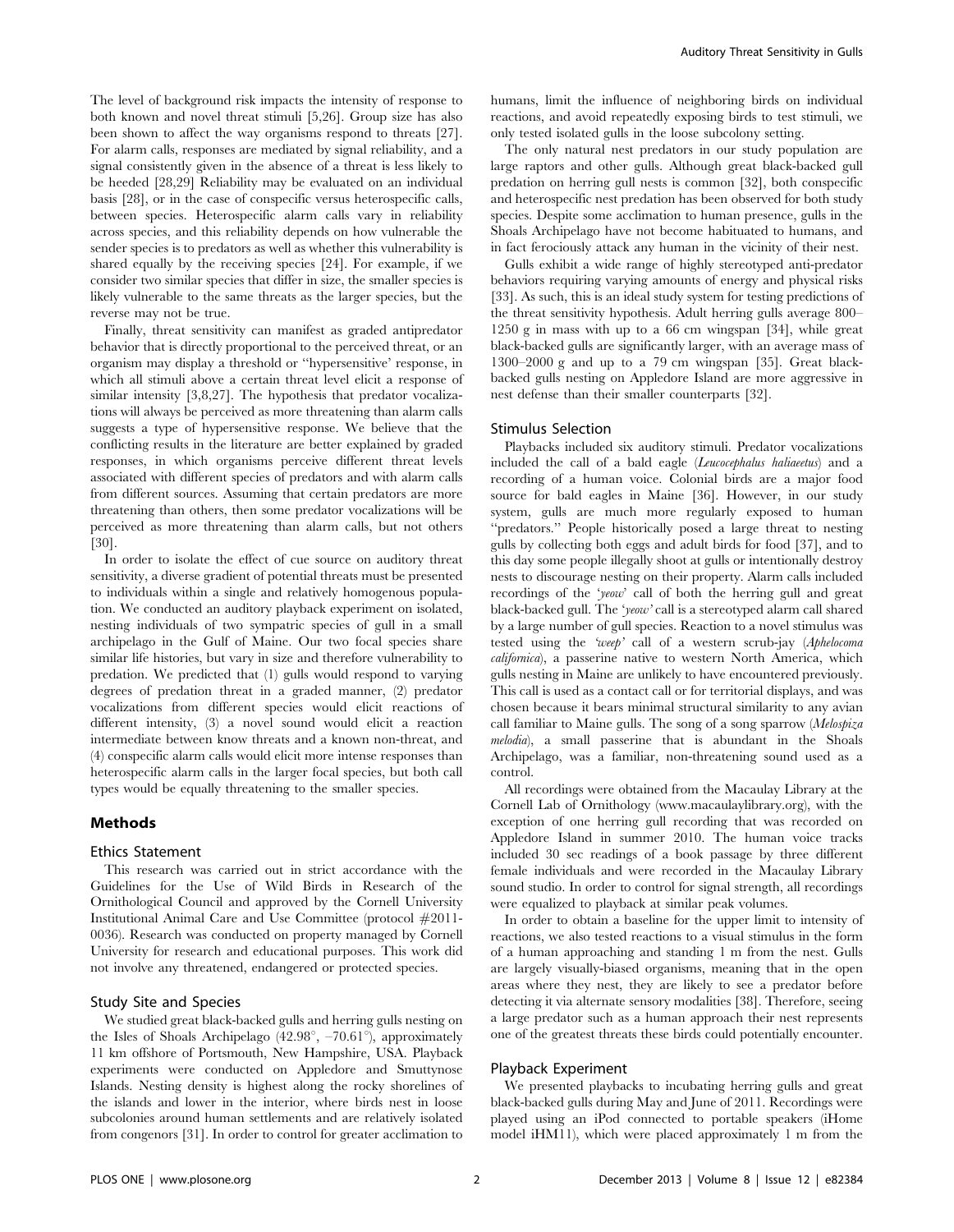nest. Only incubating birds were tested, and each nest received all stimuli only once. During the auditory playbacks, the observer remained hidden behind natural barriers.

To control for possible bias introduced by individual recordings, three versions of each auditory stimulus were used, representing independent recordings of different individuals. To control for stimulus order, six playlists were constructed, each containing all six stimuli in a randomized order. Playlists also helped control for observer bias during playbacks, since the observer did not know the order in which tracks were presented and observed from a sufficient distance that playbacks were not readily audible (exact distance varied according to the availability of natural barriers). Each track version for each stimulus was used in two separate playlists. Gulls never leave their nests unattended, so each playlist began with 3 minutes of silence to allow the focal bird to return to a calm state after the observer placed the playback equipment near the nest. Stimuli were then played for 30 sec each, with 2 minutes of silence between each stimulus to allow birds to return to a calm state. This was always sufficient time for the birds to visibly return to a calm state (a 0 on the rating scale in Table 1) while sitting on their nests.

The visual stimulus was tested either before or after the auditory playbacks wherein the observer stood 1 m from the nest for 30 sec. When the visual stimulus was tested before the auditory stimuli, the 3 minutes of silence at the beginning of each playlist allowed birds to return to a calm state while the observer left the area and hid from view of the focal bird. When the visual stimulus was tested after the auditory stimuli, the observer waited 2 minutes after the last auditory stimulus ended before approaching the nest.

For each stimulus tested (auditory and visual), the maximum response of the bird was recorded using a categorical scale ranging from 0–7 (Table 1). Each number corresponded to a discrete set of behaviors, based on the descriptions of Tinbergen [33] and personal observations. After each stimulus ended, the time in seconds before the bird returned to a calm state was estimated. This latency was recorded categorically as 0–3 sec, 4–15 sec, 16– 30 sec, 31–45 sec, 46–60 sec, or  $>60$  sec. Categorical variables were used due to the difficulty of determining the exact moment that a bird returned to a calm state.

#### Statistical Analysis

Differences in the reactions of gulls to various stimuli presented by the experiment were quantified using generalized linear models for categorical response variables in SAS version 9.2 (PROC GENMOD, SAS Institute 2008). In addition to stimulus type

 $(N=7, \text{ audio playback or physical approach}),$  the order in which each stimulus was presented (order,  $N = 7$ ) and track version number  $(N = 3$  for each auditory stimulus, nested within stimulus) were included in the model. Because each individual bird was presented with all 7 stimuli, individual was used as a random (repeated) variable in the models. We computed log odd ratios comparing all pairs of stimuli in order to test for differences in the intensity of reaction to the various treatments. Two response variables were analyzed: maximum response (reaction), and the time that the bird remained vigilant following the stimulus (latency). Because latency was skewed toward short periods of vigilance, models did not converge when the variables order and track number were included in these models. Therefore, stimulus was the only explanatory variable included in the latency models. Separate models were run for each species.

In order to test for overall differences in intensity of reaction between the two focal species, we built a separate model that include stimulus type, order, version (nested within stimulus), species, and a species by stimulus interaction.

#### Results

#### Herring Gull

Thirty incubating herring gulls were exposed to the series of auditory stimuli and a physical approach. Individuals showed significant differences in the intensity of response to the various stimuli ( $F_{6,210} = 28.84$ ,  $P < 0.001$ ; Fig. 1a). Birds showed minimal reaction to playbacks of song sparrow vocalizations, the control sounds used in the experiment, suggesting that playback volume or speaker quality were not artificially influencing gull reactions. The novel call of a western scrub-jay elicited a response stronger than the song sparrow but less than any other auditory stimuli  $(P<0.001)$ . Reactions to herring gulls alarm calls, great blackbacked gull alarm calls, bald eagle calls, and the human voice were elevated and not significantly different from one another. The visual approach by a human elicited a stronger reaction than any of the auditory stimuli ( $P<0.05$ ). Neither order in the playlist  $(F_{6,210} = 10.34, P = 0.111)$  nor version of each auditory stimuli  $(F_{2,210} = 12.64, P = 0.396)$  explained variation in the intensity of response.

Differences were also detected in the duration of the reaction to the stimuli  $(F_{6,210} = 26.58, P<0.001;$  Fig. 2a). Following the playback of the human voice, birds remained agitated for significantly longer than any of the other stimuli tested, including the physical approach by a human. The physical approach, alarm calls of both species, and vocalization of the bald eagle all elicited

Table 1. Categorical values used to rate the overall reaction of gulls to auditory and visual stimuli.

| Response Value® | <b>Description of Response</b>                                                                                                                                         |
|-----------------|------------------------------------------------------------------------------------------------------------------------------------------------------------------------|
| l O             | No response                                                                                                                                                            |
|                 | Initial increase in vigilance followed by relaxation during 30 sec period                                                                                              |
| 2               | Increased vigilance for entire 30 sec period: neck slightly raised, casual scanning for threats, does not interrupt activities like panting                            |
| 3               | Extremely vigilant for entire 30 sec period: neck fully outstretched, rapid scanning for threats, activities like panting often interrupted, use of<br>'kek-kek' calls |
| $\vert$ 4       | Use of 'yeow' alarm call                                                                                                                                               |
| 5 ا             | Stood up off eggs                                                                                                                                                      |
| 6               | Movement within 3 m of nest                                                                                                                                            |
|                 | Movement beyond 3 m of nest, including flight                                                                                                                          |
|                 |                                                                                                                                                                        |

\*Higher values represent more energy-intensive responses and may also include behaviors described under lower response values. doi:10.1371/journal.pone.0082384.t001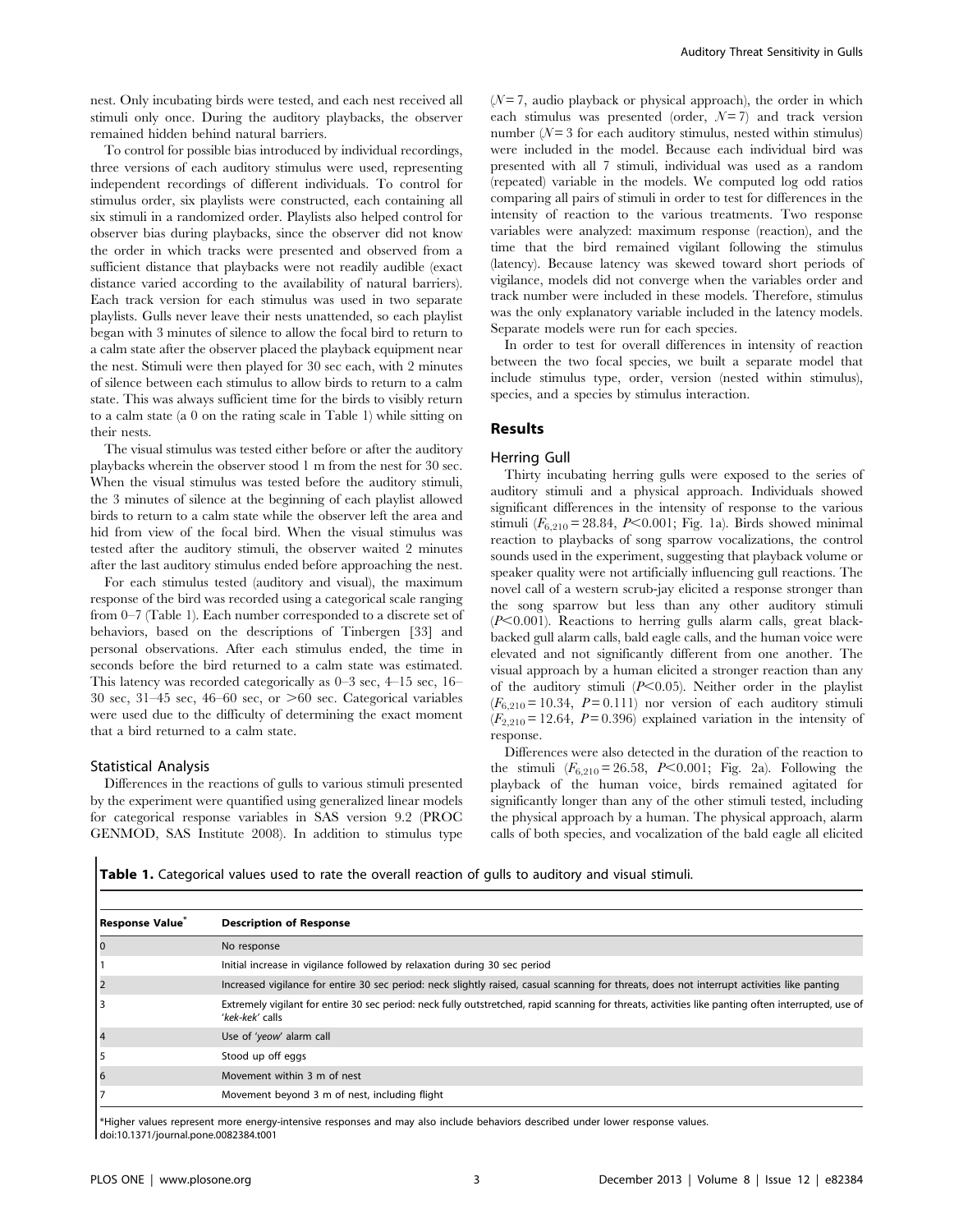a) herring gulls



b) great black-backed gulls



Figure 1. Intensity of response to auditory threats. Intensity of response by (a) herring gulls and (b) great black-backed gulls to various auditory stimuli and a physical approach by a human. Raw means and standard errors are reported, with different letters indicating statistically significant differences among stimuli, based on log odds ratios.  $SOSP =$  song sparrow, WESJ = western scrub-jay, HERG = herring gull, GBBG = great black-backed gull,  $BAEA =$  bald eagle. doi:10.1371/journal.pone.0082384.g001

similar periods of vigilance. The call of the western scrub-jay elicited a period of vigilance that was significantly less than any of the known threat stimuli, but greater than the song sparrow control.

# Great Black-backed Gull

Thirty-three incubating great black-backed gulls were exposed to the same series of stimuli presented to the herring gulls. As with their congeners, great black-backed gulls showed a wide range of responses to the various stimuli  $(F_{6,231} = 29.19, P<0.001;$  Fig. 1b) while order of the stimulus ( $F_{6,210}$  = 12.18, P = 0.058) and stimulus version ( $F_{2,210}$  = 15.84,  $P = 0.199$ ) did not influence reactions. The human approach instigated the most vigorous responses  $(P<0.001)$ , and playbacks of the human voice were perceived as the most threatening of the auditory stimuli  $(P<0.05)$ . Whereas herring gulls reacted strongly to the alarm calls of the larger great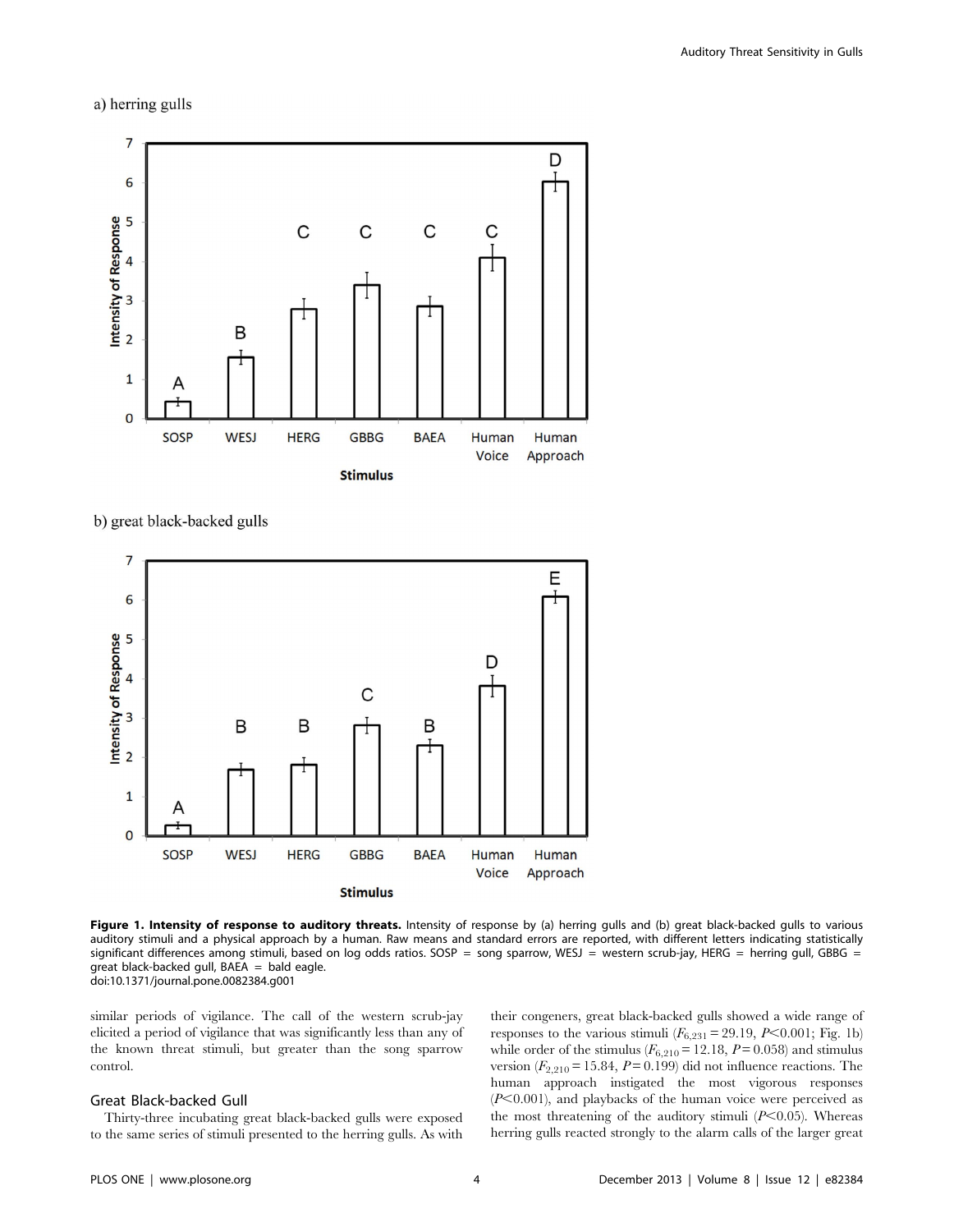# a) herring gulls





b) great black-backed gulls



Figure 2. Duration of response to auditory threats. Duration of response by (a) herring gulls and (b) great black-backed gulls to various auditory stimuli and a physical approach by a human. Because the majority of responses fell in lower time intervals, latencies above 15 sec have been binned to aid visualization. SOSP = song sparrow, WESJ = western scrub-jay, HERG = herring gull, GBBG = great black-backed gull, BAEA = bald eagle. doi:10.1371/journal.pone.0082384.g002

black-backed gull, the inverse relationship was weaker. Great black-backed gulls reacted more strongly to great black-backed gull alarm calls than to herring gull alarm calls  $(P<0.001)$ . Reactions to conspecific alarm calls were also greater than reactions to bald eagle calls  $(P = 0.003)$  and the novel calls of the western scrub-jay  $(P = 0.001)$ . Reactions to herring gulls alarm calls, bald eagle calls, and the western scrub-jay calls were not significantly different from one another.

Duration of the reaction to various stimuli varied  $(F_{6,231} = 29.75, P<0.001)$ ; as with herring gulls, great black-backed gulls remained vigilant longer after hearing the human voice than following exposure to any of the other stimuli (Fig. 2b). The physical approach, great-black backed gull alarm call, and bald eagle vocalization elicited similar periods of vigilance. Significantly shorter periods of vigilance were elicited by playbacks of the western scrub-jay call and herring gull alarm call.

For the model including both species, reaction intensity was not significantly affected by species  $(F_{1,441} = 0.45, P = 0.501)$ , nor did we detect a species by stimulus interaction  $(F_{6,441} = 5.20,$  $P = 0.519$ .

# **Discussion**

Gulls responded to auditory playbacks of a wide range of auditory stimuli in a graded manner, commensurate with the level of threat. Our results also show that more direct sources of information about predation risk (predator vocalizations, for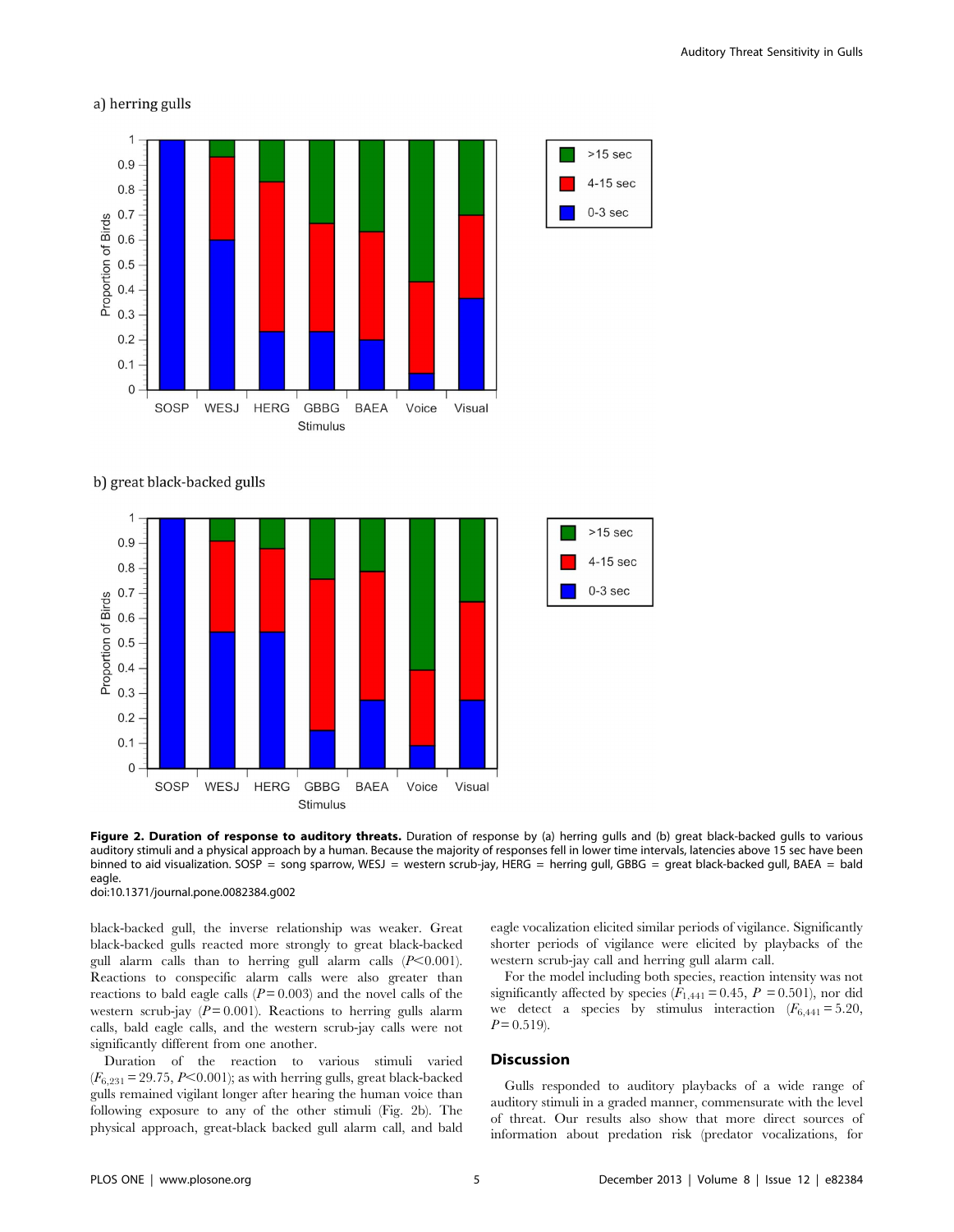example) are not always perceived as a greater threat. Instead, the relative threat level of predator vocalizations, alarm calls, and even novel stimuli varies according to the species of both sender and receiver.

# Response to the Visual Stimulus

Surprisingly, while the approach of a human elicited a more intense overall response than did the playback of a human voice, birds took significantly longer to return to a calm state after exposure to the latter. We believe this was due to the greater uncertainty associated with the auditory stimulus. Because the origin of the human voice could not be determined, the cessation of the playback did not necessarily indicate that a threat was no longer nearby. In contrast, when a human was visible near the nest, birds could identify the exact location and behavior of the threat. Being able to see a threatening organism leave the area seems to serve as a more reliable indication that the threat is indeed gone, especially given the relatively open habitat where gulls typically nest.

## Response to Predator Vocalizations

In great black-backed gulls, the human voice recording elicited the strongest response of any auditory stimulus. The call of the bald eagle, also a predator vocalization, elicited a response roughly similar to a herring gull alarm call, but less than a great blackbacked gull alarm call. This result demonstrates that predator vocalizations vary in their perceived threat level, which can in turn affect whether a predator vocalization is perceived as more threatening than an alarm call. A similar result was found in a study of black-casqued hornbills (Ceratogymna atrata), where birds responded more strongly to predator cues than alarm calls when the predator being indicated was an eagle, but not when the predator was a leopard [30]. We were still surprised, however, to see a great black-backed gull call elicit a stronger reaction than an eagle call, especially given anecdotal evidence that the visual presence of a large raptor or even an airborne object such as a toy kite causes significant disturbance within the colony. The most likely explanation is that eagles do not often vocalize while hunting [20], and gulls are more attuned to the sight of a bald eagle than to its vocalizations. When predators vocalize frequently, as is the case with humans, then their vocalizations serve as more reliable indicators of presence and will be more likely to elicit a response from prey [18].

Herring gulls responded with similar intensity to both predator vocalizations and alarm calls. Herring gulls seem to have perceived all these stimuli as so threatening that no discernible difference was evident among them. This result could be interpreted as a hypersensitive rather than graded response, if not for our inclusion of the human approach, which elicited a significantly more intense reaction than these four auditory threat stimuli. It is possible, therefore, that an organism display a seemingly hypersensitive response to a subset of stimuli, but the response to a wider gradient of stimuli is still a graded one. The identification of a threat sensitivity threshold might, then, be an artifact of the range of threat stimuli tested in some situations. This should be an important consideration in future studies of graded versus hypersensitive threat sensitivity.

# Response to Conspecific and Heterospecific Alarms

The relative threat level associated with conspecific as opposed to heterospecific alarm calls varied by species. Great black-backed gulls reacted more strongly to conspecific alarms than to alarms of the herring gull, whereas herring gulls gave equal credence to both. Although both gulls recognize and respond to each other's alarm calls, the information encoded in these heterospecific alarms is asymmetric. Reliability has been cited as a key component of such asymmetry, meaning that the alarm calls of some species accurately indicate the presence of a predator with greater frequency than do others [39]. New Holland honeyeaters (Phylidonyris novaehollandiae) presented with the alarm calls of two sympatric species responded more intensely to the alarm call of a scrubwren (Sericornus frontalis), which indicated danger with greater accuracy and therefore reliability [24]. In that example, asymmetry existed from the perspective of one species responding to alarm calls of multiple heterospecifics. Our study demonstrates that similar asymmetry in reliability can exist even within a species pair. A herring gull will be vulnerable to whatever threatens a great black-backed gull, but the larger and more aggressive great black-backed gull will be vulnerable to only a subset of whatever threatens a herring gull. Because great black-backed gulls occasionally prey on herring gull nests, the alarm call of a great black-backed gull could also be interpreted as a predator vocalization by a herring gull. In addition to the interspecific variation in alarm call reliability documented by our study, variation in signal reliability can also exist within a species, when organisms respond with greater intensity to calls of certain individuals or age classes [40].

#### Response to a Novel Stimulus

Playbacks of the western scrub-jay call elicited responses that were intermediate between known threats and the non-threatening control when presented to herring gulls. This result is similar to that found in studies of novel chemical cues [12], and satisfies our initial predictions. However, great black-backed gulls responded with similar intensity to the western scrub-jay call, the herring gull alarm call, and the bald eagle call, suggesting that novel auditory stimuli can be perceived as having a threat level comparable to that of known threat stimuli. This could be due to either low sensitivity (compared to herring gulls) of great black-backed gulls to herring gull and bald eagle calls, or unexpectedly high sensitivity by these birds to the novel stimulus.

Auditory neophobia has been documented in only a handful of studies, notably for domestic animals [41,42], and has yet to be sufficiently explored. Responses to novel auditory cues have mainly been investigated in the context of learning and aversive conditioning [43–45]. We were unable to find any previous studies of neophobia to novel auditory cues in birds. Furthermore, we were able to find only one study of primates that compared responses to novel auditory stimuli with those elicited by familiar stimuli in a natural setting [46]. Investigation of auditory neophobia in a meaningful ecological context – how organisms interpret and respond to novel sounds in their environment – is severely lacking. Our study demonstrates that two very similar species can have different relative reactions to the same novel auditory stimulus. Further investigation of auditory neophobia in other taxa and with different types of novel stimuli will yield more valuable insights to animal communication and threat perception.

Although we chose a visual stimulus to represent our baseline for maximum potential threat from the perspective of a nesting gull, the relative importance of visual information is likely reduced in situations where visual predator recognition is limited, such as for cavity-nesting species [47]. Other sources of sensory information, such as auditory or olfactory cues, might play a greater role in such situations. Although there is a rich literature addressing chemical threat sensitivity in fish and amphibians, little research attention has focused on this topic in birds. Increasing evidence, however, suggests that some bird species are capable of detecting predators by smell [47–49]. The family of tubenosed seabirds is